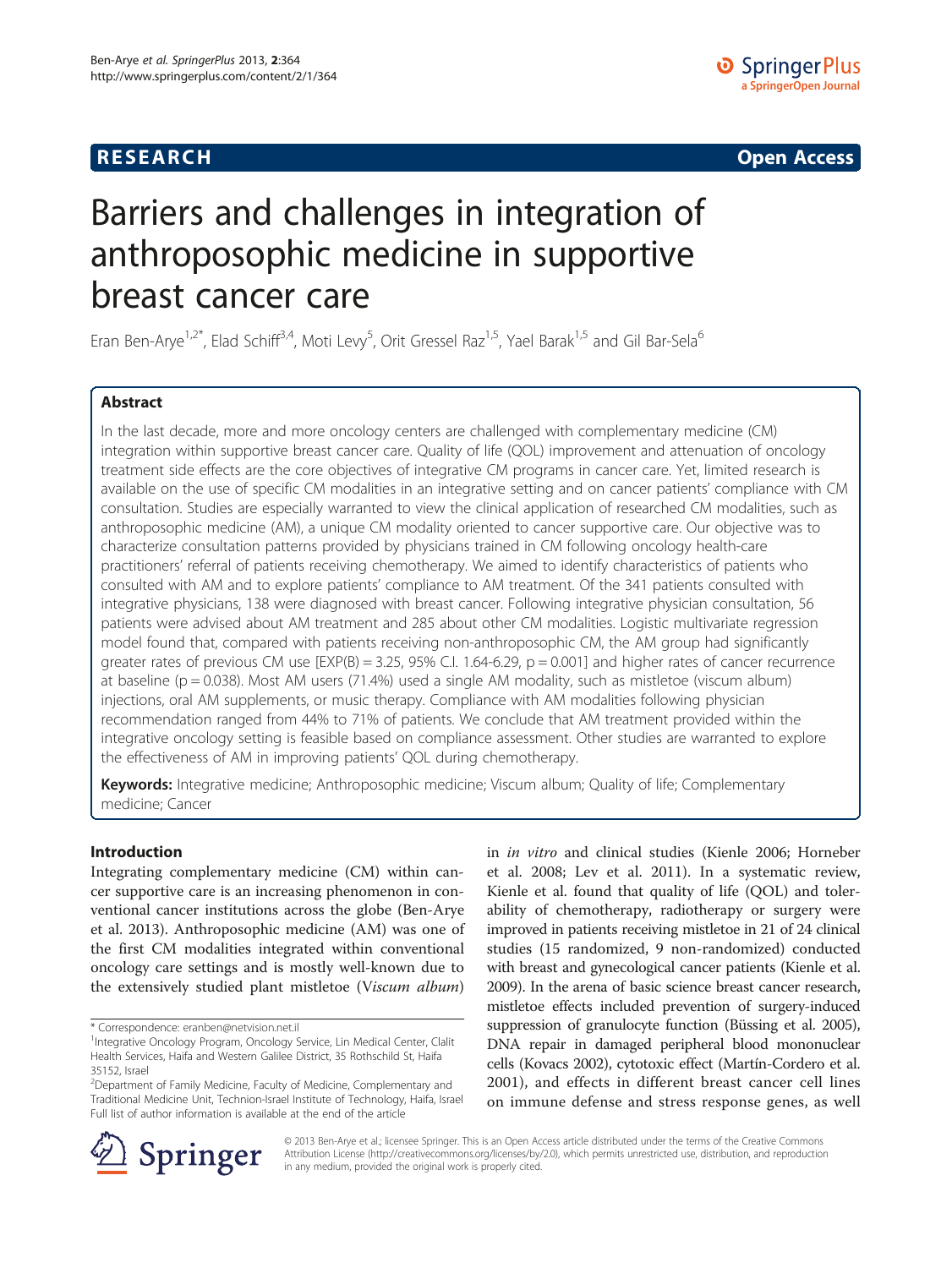as on cell-cell adhesion and cytoskeleton pathways (Eggenschwiler et al. [2006\)](#page-6-0).

Anthroposophic medical care is based on collaborative teamwork of physicians, nurses, art therapists, physical/ massage therapists, psychotherapy and biography counseling, and more. AM practitioners perceive spiritual elements in the healing process and target treatment to strengthen the organism by stimulation of self-healing (Kienle et al. [2006](#page-6-0)). AM modalities in cancer care may include nutritional, herbal (including mistletoe treatment), homeopathic and herbal remedies as well as referral to anthroposophic practitioners (e.g. music therapists).

In this study, we explore the use of anthroposophic medicine in a setting where AM is provided as part of an Integrative Oncology Program (IOP) operating within a conventional oncology service of the largest health maintenance organization in northern Israel. The inclusion of the IOP within the oncology service supportive care was launched in 2008, aiming at improving patients' quality of life during chemotherapy and advanced disease states (Ben-Arye et al. [2012a](#page-6-0)). The study of AM provided in this setting is unique since referral to CM consultation is determined by oncology health care providers (HCPs include oncologists, nurses, social workers) on a free-of-charge basis while outcomes are monitored using a research-based registry protocol. Our study objectives were to identify characteristics of patients receiving AM compared to non-AM complementary therapies, to explore clinical indications for the use of AM-based treatments, and to evaluate compliance with AM treatments in this setting.

## Materials and methods

### Study sites and participants

The study took place at two oncology centers operated by Clalit Health Services in northern Israel between July 2009 and January 2013. These oncology services provide conventional oncology treatment to more than 1000 new patients each year.

#### Registry protocol data collection

The clinical activities of the integrative oncology program (IOP) are documented in a research-based registry protocol. Referral to the IOP may be initiated by the patient's oncologist, oncology nurse or social worker, and is limited to patients treated within the oncology service during chemotherapy and/or advanced cancer. Following the referral, an initial integrative medical intake interview was scheduled with an integrative physician (IP) who is a medical doctor with extensive training in the field of CM (including AM). The IP interview lasted approximately an hour, and addressed the patient's past experience and present expectations regarding the use of CM. Each session typically concluded with an outlining

of treatment goals, followed by the construction of a preliminary treatment plan tailored to the patient's outlook and level of evidence (efficacy, safety, possible interactions with chemotherapy, etc.). The CM treatment plan was provided by the IPs or CM practitioners and may have included herbal/dietary supplements and nutritional consultation; acupuncture and manual modalities; anthroposophic medicine; and mind-body therapies (e.g. guided imagery, music therapy, and spiritual counseling). The frequency of CM treatments ranged from once a week to once every three weeks. Following 2–4 months of treatment, a concluding clinical assessment was performed.

#### Data analysis

Data were evaluated using the SPSS software program (version 18; SPSS Inc., Chicago, IL). Pearson's chi-square test and Fisher's exact test were used to detect differences in the prevalence of categorical variables and demographic data between the participants in various groups. In addition, a t-test was performed to determine any differences in the continuous variables when normality was assumed. In cases of non-normal distribution, the Mann–Whitney  $U$  test was used. A logistic multivariate regression model was developed to assess the factors associated with patients receiving AM treatments versus those receiving other CM modalities. The regression model included patients' age, gender, language (identifying Hebrew, Arabic and Russian-speaking participants), use of CM for cancer-related outcomes or for general non-cancer-related reasons, and prevalence of cancer recurrence. A p value of ≤0.05 was considered to be of statistical significance.

#### Ethical considerations

Prior to initiation of the study, approval was received from the Ethics (Helsinki) Committee at the Carmel Medical Center, Haifa, Israel. Participation in the study was voluntary, and information was collated in an anonymous fashion, after the patient signed an informed consent.

#### Results and discussion

During the study period, 341 patients received consultation by the IP following an HCP referral. All the participating patients were undergoing either active chemotherapy, palliative treatment, or both. Table [1](#page-2-0) compares demographics, treatments, and cancer-related variables between patients who consulted to receive an AM-based CM treatment regimen (AM group; n = 56, 16.4%) and those who consulted with no AM CM treatment regimen (non-AM group;  $n = 285$ , 83.6%). The most frequent cancers were breast (138 patients, 41.8%), gastrointestinal (78, 23.6%), and gynecological (65, 19.7%).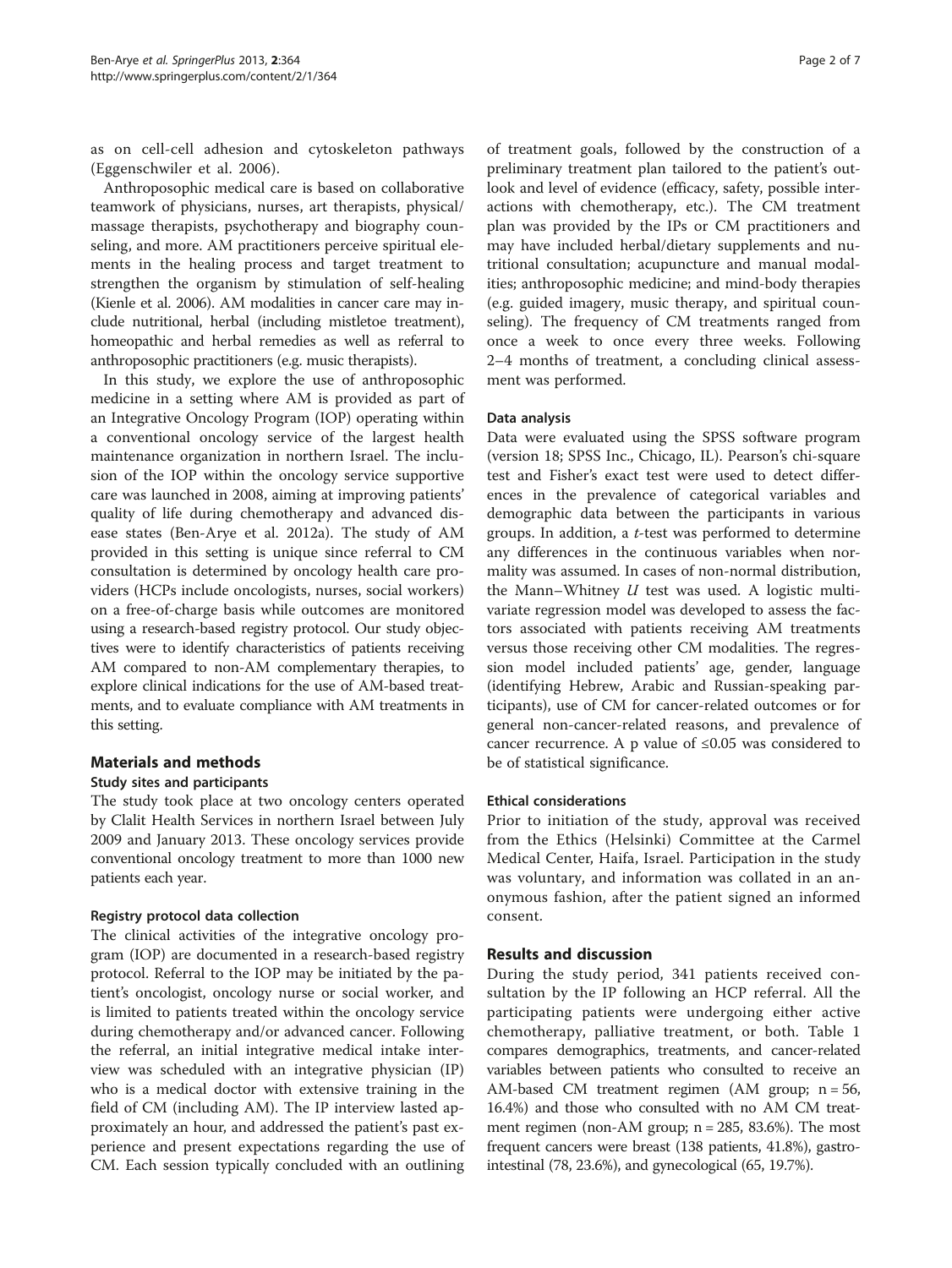| Characteristic                        | Total cohort $N = 341$ ,<br>n(%) | AM group $N = 56$ ,<br>n(%) | Non-AM group $N = 285$ ,<br>n(%) | P value                 |
|---------------------------------------|----------------------------------|-----------------------------|----------------------------------|-------------------------|
| Age [Mean in years $\pm$ SD (median)] | $62.26 \pm 12.58$ (63)           | $64.05 \pm 11.55$ (64.5)    | $61.91 \pm 12.77$ (63)           | 0.24                    |
| Sex                                   |                                  |                             |                                  |                         |
| Male                                  | 84 (24.6)                        | 12 (21.4)                   | 72 (25.3)                        | 0.63                    |
| Female                                | 257 (75.4)                       | 44 (78.6)                   | 213 (74.7)                       |                         |
| Main language*:                       |                                  |                             |                                  |                         |
| Hebrew                                | 243 (73.4)                       | 47 (85.5)                   | 196 (71.0)                       | Hebrew vs. non-Hebrew   |
| Arabic                                | 32 (9.7)                         | 3(5.5)                      | 29 (10.50)                       |                         |
| Russian                               | 56 (16.9)                        | 5(9.1)                      |                                  | $P = 0.029$             |
| Country of birth*                     |                                  |                             |                                  |                         |
| Israel                                | 157 (48.2)                       | 28 (52.8)                   | 129 (47.3)                       | Israeli-born vs. others |
| Europe/America                        | 84 (25.8)                        | 13 (24.5)                   | 71 (26.0)                        |                         |
| Asia/Africa                           | 30(9.2)                          | 6(11.3)                     | 24 (8.8)                         | $P = 0.55$              |
| Former USSR                           | 55 (16.9)                        | 6(11.3)                     | 49 (17.9)                        |                         |
| Residence distance*                   |                                  |                             |                                  |                         |
| Haifa**                               | 134 (39.3)                       | 21(37.5)                    | 113 (39.6)                       | 0.88                    |
| Suburbs**                             | 130 (38.1)                       | 21(37.5)                    | 109 (38.2)                       |                         |
| Periphery**                           | 77 (22.6)                        | 14 (25.0)                   | 63 (22.1)                        |                         |
| Cancer sites*                         |                                  |                             |                                  |                         |
| Breast                                | 138 (41.8)                       | 24 (44.4%)                  | 114 (41.3%)                      | 0.76                    |
| Gynecological                         | 65 (19.7%)                       | 13 (24.1%)                  | 52 (18.8%)                       | 0.36                    |
| Gastrointestinal                      | 78 (23.6%)                       | 10 (18.5%)                  | 68 (24.6%)                       | 1.00                    |
| Prostate + urologic                   | 31 (9.4%)                        | 5(9.3%)                     | 26 (9.4%)                        | 0.38                    |
| Lung                                  | 18 (5.5%)                        | 2(3.7%)                     | 16 (5.8%)                        | 0.74                    |
| Cancer recurrence*                    |                                  |                             |                                  |                         |
| Recurrent                             | 82 (24.0)                        | 19 (33.9)                   | 63 (22.1)                        | 0.062                   |
| Non-recurrent                         | 259 (76.0)                       | 37(66.1)                    | 222 (77.9)                       |                         |
| Evidence for advanced cancer*         |                                  |                             |                                  |                         |
| Metastases                            | 159 (46.6)                       | 28 (50.0)                   | 131 (46.0)                       | 0.66                    |
| Non-metastatic                        | 182 (53.4)                       | 28 (50.0)                   | 154 (54.0)                       |                         |
| Chemotherapy setting*                 |                                  |                             |                                  |                         |
| Neoadjuvant + adjuvant                | 209 (65.7)                       | 34 (61.8)                   | 175 (66.5)                       | 0.53                    |
| Palliative + Curative                 | 109 (34.3)                       | 21 (38.2)                   | 88 (33.5)                        |                         |
| Non-cancer related CM use*            |                                  |                             |                                  |                         |
| <b>Users</b>                          | 165 (48.5)                       | 42 (75.0)                   | 123 (43.3)                       | < 0.0001                |
| Non-users                             | 175 (51.5)                       | 14(25.0)                    | 161 (56.7)                       |                         |
| Cancer-related CM use*                |                                  |                             |                                  |                         |
| Users                                 | 170 (50.1)                       | 39 (69.9)                   | 131 (46.3)                       | 0.002                   |
| Non-users                             | 169 (49.9)                       | 17(30.4)                    | 152 (53.7)                       |                         |

<span id="page-2-0"></span>Table 1 Comparison of demographic, treatment, and cancer-related variables between AM- recommended treatment regimen patients and non-AM recommended treatment regimen patients

SD standard deviation; Data analysis was performed by t-test, Fisher's exact test, and Pearson Chi-square test. \*Data is limited to the number of respondents who reported this information.

Notes:

\*\*In relation to residential distance from Haifa: suburbs – up to 20 km from Haifa; periphery –beyond 20 km from Haifa.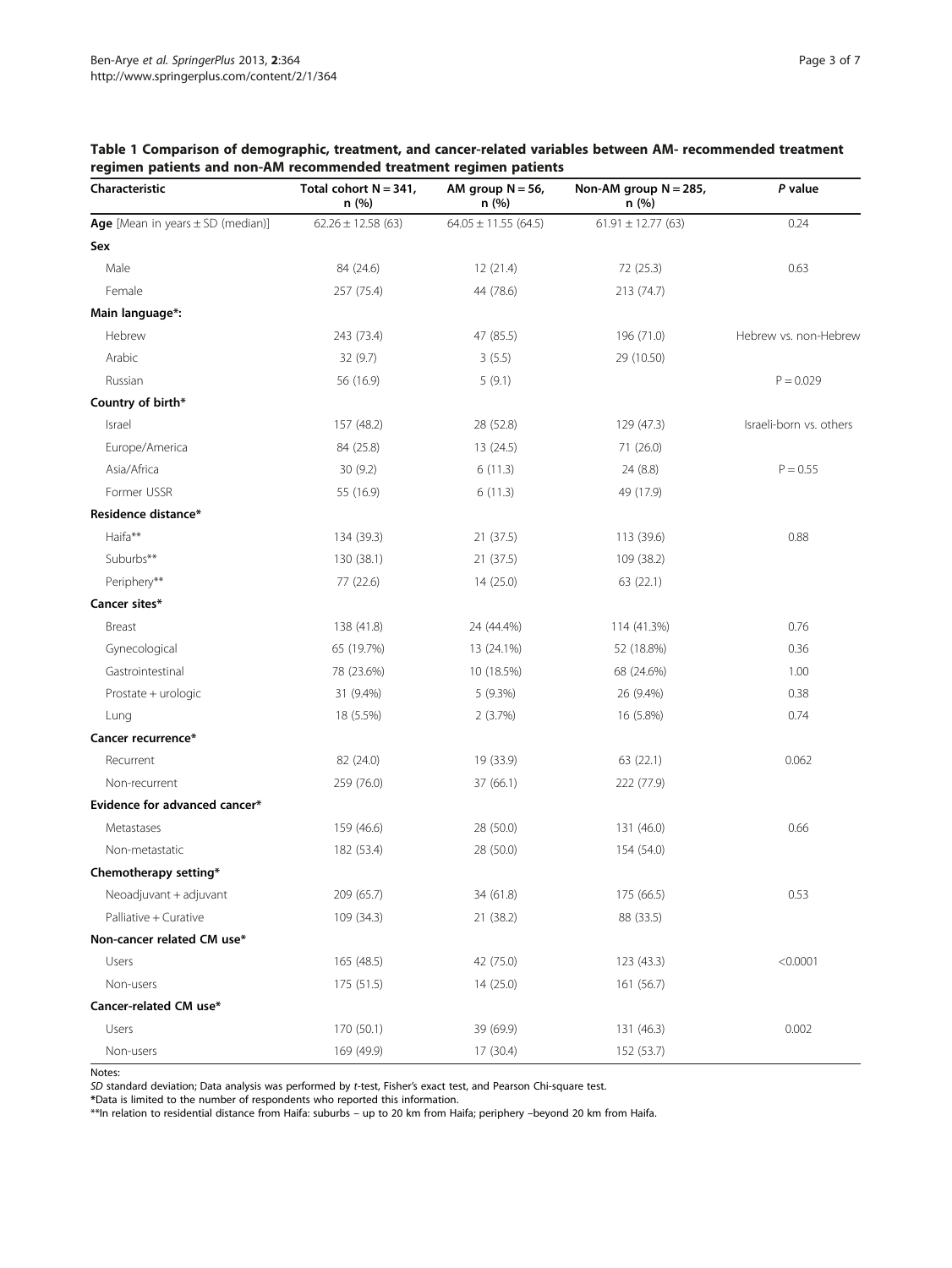There were no significant differences between the two groups with respect to age, gender, country of birth, distance of residence from the oncology center, extent of cancer involvement (local vs. metastatic disease), recurrence, and chemotherapy setting (e.g., neo-adjuvant and adjuvant vs. palliative). Nevertheless, patients receiving AM were predominantly Hebrew speakers  $(p = 0.014,$ compared with Arabic and Russian) and used CM significantly more for general (p < 0.0001) or cancer-related outcomes ( $p = 0.002$ ) prior to the IP consultation.

#### Factors predicting anthroposophic medicine consultation

A logistic multivariate regression model was conducted to assess the independency of the above variables. An AMbased treatment regimen was associated with previous CM use  $[EXP(B) = 3.25, 95\% \text{ C.I. } 1.64-6.29, p = 0.001], \text{ CM}$  use for cancer-related outcomes  $[EXP(B) = 2.34, 95\% C.I. 1.21-$ 4.51, p = 0.011], cancer recurrence [EXP(B) = 2.03, 95% C.I. 1.03-3.98, p = 0.038], and Hebrew speakers [EXP(B) = 2.96, 95% C.I. 1.28-6.79, p = 0.011].

## Treatment goals of AM and non-AM treatment regimens

Figure 1 shows that integrative physicians had similar treatment goals for patients recommended to AM or non-AM treatments. Leading treatment goals were (in decreasing order) fatigue improvement (75–78.6% of patients), amelioration of gastrointestinal concerns (60.7-67.9%; e.g., stomatitis, nausea, constipation, diarrhea, weight & appetite change), alleviation of emotional distress (48.9-55.4%), and pain and neuropathy management (33.9-38.9%).

## AM modalities use: clinical indications and compliance

In Table [2,](#page-4-0) we present three AM medicine modalities prescribed for quality of life (QOL) improvement: Mistletoe

(Viscum album) injections, AM supplements, and AM music therapy. Forty of the 56 AM users (71.4%) used only one of these three modalities and 16 (28.6%) used combined AM therapies. Common clinical indications for AM use and specific AM supplements used are specified in Table [2](#page-4-0).

Compliance with AM treatments was assessed by comparing IP recommendations in the initial visit to the report in the concluding clinical assessment following 2–4 months of treatment. Of the three AM modalities, AM supplement use had the highest patient compliance rate (71.4%) followed by mistletoe injections (52.2%) and optimal music therapy sequence of more than three sessions (44%). Overall, 40 of the 56 patients in the AM group complied with at least one of the three AM therapies (71.4%).

## **Discussion**

This study focuses on the characteristics of AM use provided within a unique setting of CM consultation and treatment integrated within a conventional public oncology service in the largest HMO in Israel. Although CM use by people with cancer in Israel is highly prevalent (about 50% of patients during chemotherapy) (Ben-Arye et al. [2012b](#page-6-0); Ben-Arye et al. [2006](#page-6-0)), the use of AM is limited by the following potential reasons: lack of AM coverage in the Israeli national medical insurance plans, unfamiliarity with AM philosophy and practice, reluctance to inject mistletoe subcutaneously, and limited accessibility to physicians and non-physician practitioners who practice AM. In our study, some of these potential limitations were reduced due to a built-in referral process by an IP and practitioners who have received extensive training in AM. The construction of the integrative

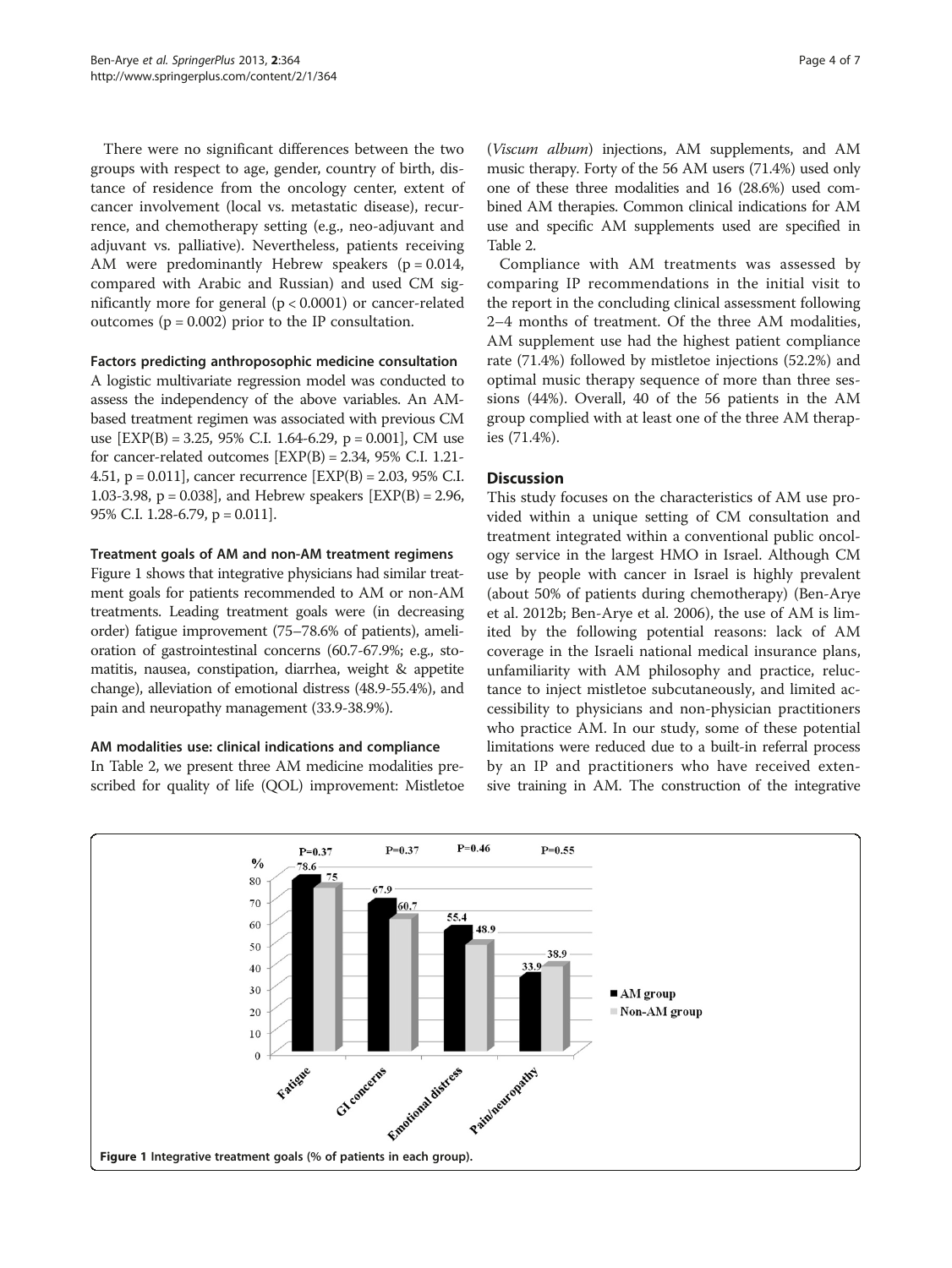| AM modality                 | Number of AM users | Common QOL-oriented clinical indications                     | <b>Patient compliance</b> |  |
|-----------------------------|--------------------|--------------------------------------------------------------|---------------------------|--|
|                             | n (%)              | (including specific supplements indicated)                   | n (%)                     |  |
| <b>Mistletoe injections</b> | 23(41.1)           | Fatigue                                                      | $12(52.2)$ *              |  |
|                             |                    | Leukopenia                                                   |                           |  |
|                             |                    | Chemotherapy-induced                                         |                           |  |
|                             |                    | neuropathy                                                   |                           |  |
|                             |                    | Pain                                                         |                           |  |
| AM supplements              | 28 (50.0)          | Fatigue (Levico D1 or Levico comp D3)                        | $20(71.4)$ *              |  |
|                             |                    | Chemotherapy-induced                                         |                           |  |
|                             |                    | neuropathy (Aconite nervenoil)                               |                           |  |
|                             |                    | Insomnia (Soleum uleginosum; Avena sativa comp, Hepatodoron) |                           |  |
| AM music therapy            | 25 (44.6)          | Anxiety, restlessness Insomnia                               | $11(44)$ **               |  |
|                             |                    | Chemotherapy-induced                                         | $14(56)$ ***              |  |
|                             |                    | neuropathy                                                   |                           |  |
|                             |                    | Dyspnea                                                      |                           |  |
|                             |                    | End-of-life care                                             |                           |  |
|                             |                    | Pain relief                                                  |                           |  |
|                             |                    | Nausea, constipation                                         |                           |  |
|                             |                    | Fatigue                                                      |                           |  |
| Notac:                      |                    |                                                              |                           |  |

<span id="page-4-0"></span>

| Table 2 Clinical indications of 3 anthroposophic medicine modalities prescribed for quality of life (QOL) improvement |  |  |  |  |
|-----------------------------------------------------------------------------------------------------------------------|--|--|--|--|
|-----------------------------------------------------------------------------------------------------------------------|--|--|--|--|

Notes:

\* Documented use in medical file.

\*\* Up to 3 sessions.

\*\*\*More than 3 sessions.

treatment plan is patient-centered and determined by a variety of factors: a) the spectrum of patients' concerns, symptoms, and well-being; b) level of research supporting CM modality efficacy and safety (including interactions with chemotherapy) in specific oncology settings (cancer site, stage, and treatment protocol); c) patient readiness to experience different CM modalities. This patient-centered design may be considered as a major bias in determining referral to AM rather than non-AM integrative treatments. Nevertheless, our methodology research of a non-randomized preference study tailored to patients' needs and concerns can be also perceived as a real-world pragmatic trial.

One of the major findings in our study is that patients in the AM group had higher rates of cancer recurrence compared with patients receiving non-AM CM consultation. This finding may suggest that AM may be considered in our setting as a second-line of integrative treatment compared with other CM modalities, such as acupuncture, herbs and nutrition, that may be perceived as more familiar or less invasive. Other factors significantly associated with AM use, like previous CM use and the predominance of Hebrew speakers, emphasize the need to conduct more studies on the potential bias of AM inclusion in integrative medicine treatment regimens recommended by IPs. Specifically, qualitative studies are warranted to detect patient- as well as IP-associated factors that may influence AM-oriented consultations. Another point to consider in future studies is whether the paucity of AM in integrative treatment plans is also determined by quality-of-life indications and the potential of AM to improve chemotherapy side effects and patients' symptoms. In our study, we found no statistically significant difference in IP treatment goals between the AM and non-AM groups regarding four leading concerns: fatigue, gastrointestinal symptoms, emotional distress, and pain/neuropathy. This distribution of treatment goals may also be dependent on the status of rigorous research on the efficacy and safety of AM in cancer supportive care. Most mistletoe treatment for cancer studies are in the in vitro setting (Mengs et al. [2002\)](#page-6-0) or focus on survival (Ostermann et al. [2009](#page-6-0)) rather than QOL aspects which are more relevant in an integrative oncology setting. Currently, the spectrum of published mistletoe QOL-oriented research is limited to studies assessing general wellbeing improvement (Brandenberger et al. [2012;](#page-6-0) Eisenbraun et al. [2011;](#page-6-0) Kienle & Kiene [2010](#page-6-0); Semiglazov et al. [2006](#page-6-0); Piao et al. [2004](#page-6-0)). Studies on specific symptom improvement include leukopenia and diarrhea in gastric cancer patients (Kim et al. [2012](#page-6-0)), reducing malignant ascites (Bar-Sela et al. [2006](#page-6-0)), improving emotional concerns in palliative care (Heusser et al. [2006\)](#page-6-0), and lessening of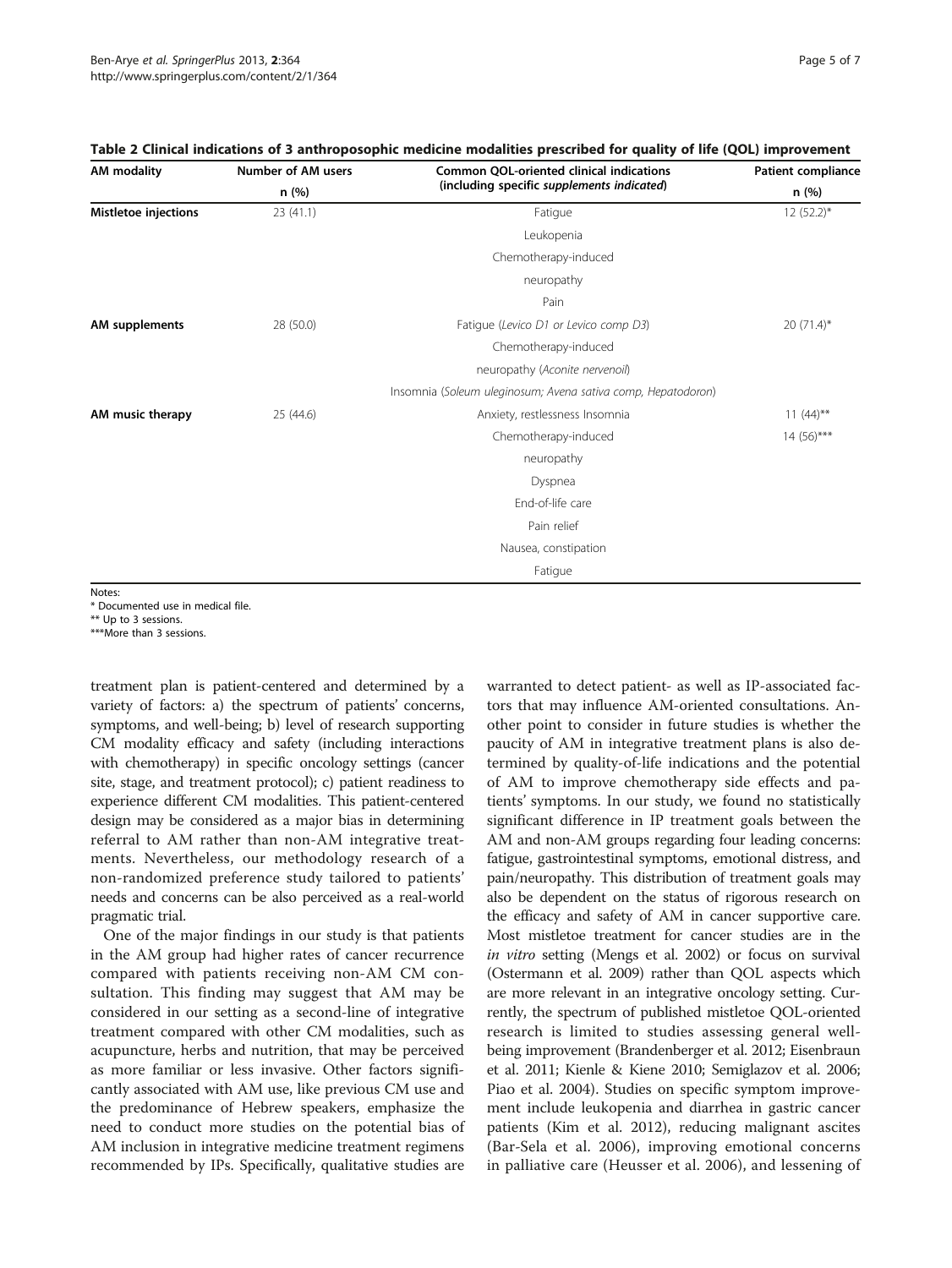nausea/vomiting in breast cancer patients receiving adjuvant chemotherapy (Loewe-Mesch et al. [2008\)](#page-6-0). Most importantly, mistletoe safety aspects have also been studied and complement the emerging data on efficacy (Kienle et al. [2011;](#page-6-0) Augustin et al. [2005\)](#page-6-0). In contrast to this growing body of research on mistletoe efficacy and safety, there is limited research regarding other AM supplements and art therapies that may enhance patients' supportive cancer care. Encouraging data on the impact of art therapies on the QOL of cancer patients was reported in studies with disease-free breast cancer patients treated with multimodal therapy that included eurythmy and painting therapy (improved sleep and cancer-related fatigue) (Kröz et al. [2012](#page-6-0)), and in patients during chemotherapy participating in art therapy sessions (Bar-Sela et al. [2007\)](#page-6-0). As research develops in clinical practice, we suggest that the referral of patients to AM will also grow and enable IPs to better recommend AM, based on research evidence.

In this manuscript, we do not report on the clinical outcomes of patients in the AM and non-AM groups. Data on these aspects will be published elsewhere. Our intention was to focus on AM consultation patterns and treatments within an integrative oncology setting rather than on outcome data. In this regard, the report on compliance to AM modalities ranging between 44% to 71% of patients should be carefully interpreted. In most studies on compliance aspects in cancer care, researchers examined the association between patients' compliance with standard treatment and CM used (Söllner et al. [2000](#page-6-0)). To the best of our knowledge, our study is the first report on CM compliance in an integrative oncology setting. Although more studies are warranted on CM and cancer patients' compliance, preliminary insight can be achieved through assessment of cancer patient's compliance to medication use. Studies regarding non-compliance and adherence of patients with cancer to drug therapies associate non-compliance with drug side effects (letrozole in breast cancer, 18.4% non-compliance rate) (Fontein et al. [2012](#page-6-0)), forgetting to take medications, side effects and misunderstanding instructions (capecitabine, 9%) (Winterhalder et al. [2011](#page-6-0)). More studies are needed to explore the reasons for non-compliance or lack of adherence in patients receiving AM in integrative settings. Potential motives for AM treatment initiation and continuation versus non-compliance may encompass various domains, such as symptom severity, clinical improvement or deterioration that may be related to AM specific effects or to a more non-specific therapeutic alliance with the AM practitioner, cost considerations, and more.

Our study has potential limitations and its results should be cautiously interpreted or generalized to other settings of care. As stated previously, the major limitation concerns with the non-controlled preference study

methodology. The pragmatic trial of patient-centered tailoring of a treatment plan may have caused selection bias of patients who were more compliant with AM or have more advanced disease. Other limitations include the culturally diverse mosaic of the cancer patient populations in north Israel that may affect patients' affinity towards AM due to historical and religious motives (e.g., religious Jewish and Muslim patients' reluctance of an apparently spiritual modality that may be affiliated with Christianity, averseness of Holocaust survivors regarding a Central European-dominant modality or attractiveness of secular Israeli-born and immigrant patients to apparently non-religious spirituality). Another study limitation is the accessibility of patients to receive AM treatments in two aspects: a) geographical – long residence distance from the cancer center may have hindered AM provision (music therapy in particular); b) financial – although IP consultations and music therapy were provided at no cost, mistletoe injections and other AM supplements were purchased on an out-of-pocket basis and thus cost considerations may have influenced treatment compliance and adherence. Last but not least, we did not evaluate the reasons for non-compliance and further studies are needed to explore these aspects.

#### Conclusions

Anthroposophic medicine is an important modality that can foster supportive cancer care, especially in patients with breast cancer receiving chemotherapy. Leading clinical indications for AM referral and treatment include fatigue, gastrointestinal concerns, emotional concerns, pain and neuropathy. Assessing patient compliance and adherence to AM referral and treatment should be regarded as an important monitoring procedure that advances the learning process and attentiveness of health care providers to the barriers and challenges of optimal integrative treatment tailoring.

#### Competing interests

The authors declare that they have no competing interests.

#### Authors' contributions

EBA, ES, ML, OGR, YB, and GBS drafted the manuscript. All authors read and approved the final manuscript.

#### Funding

This work was not supported by grants.

#### Author details

<sup>1</sup>Integrative Oncology Program, Oncology Service, Lin Medical Center, Clalit Health Services, Haifa and Western Galilee District, 35 Rothschild St, Haifa 35152, Israel. <sup>2</sup>Department of Family Medicine, Faculty of Medicine, Complementary and Traditional Medicine Unit, Technion-Israel Institute of Technology, Haifa, Israel. <sup>3</sup>Department of Internal Medicine and Integrative Surgery Service, B'nai Zion Hospital, Haifa, Israel. <sup>4</sup>The International Center for Health, Law, and Ethics, Haifa, Israel. <sup>5</sup>Clalit Complementary Medicine, Clalit Health Services, Haifa, Israel. <sup>6</sup>Division of Oncology, Rambam Health Care Campus, Haifa, Israel.